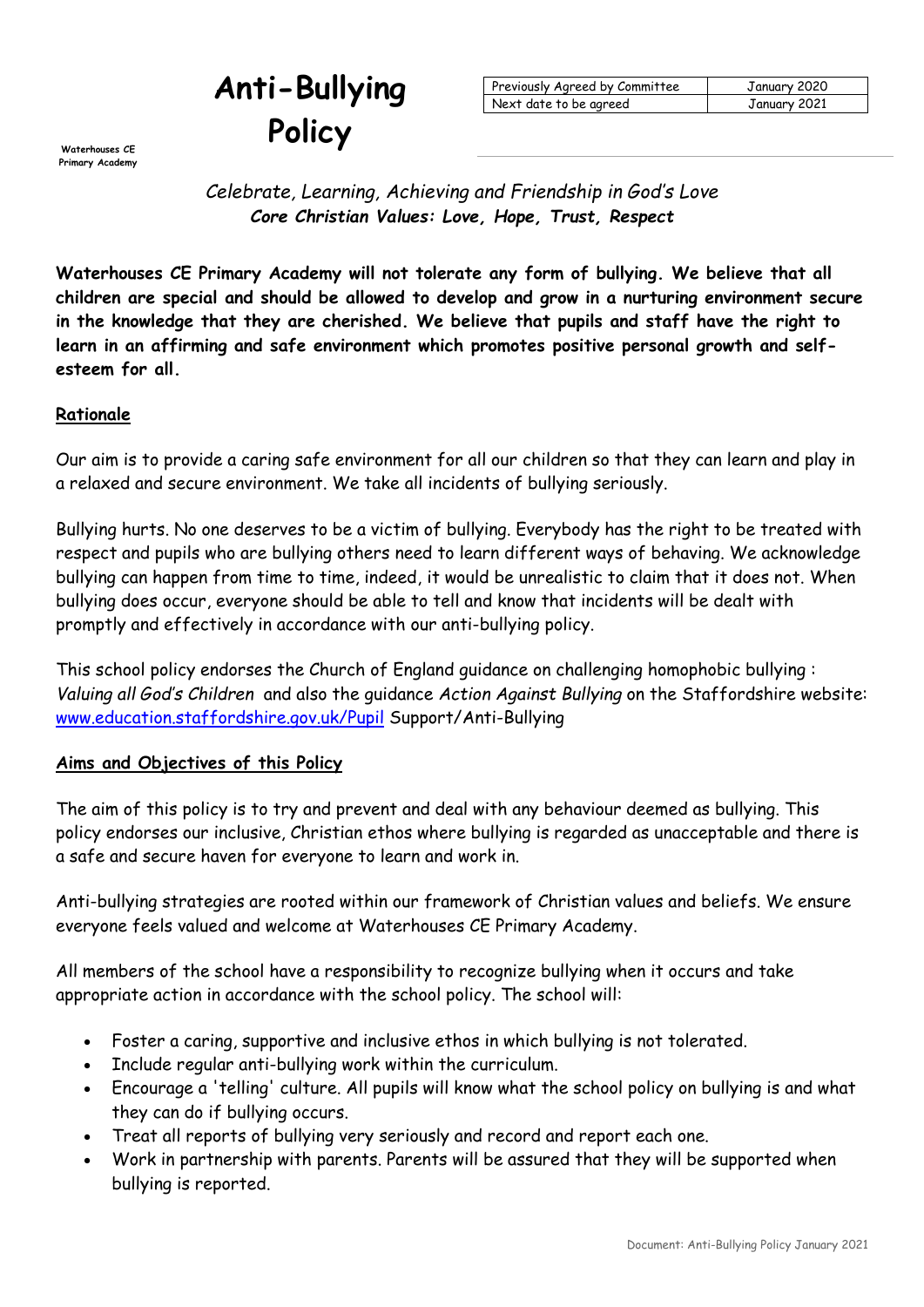## **What is bullying?**

Bullying is any deliberate, hurtful, upsetting, frightening or threatening behaviour by an individual or a group towards other people. It is repeated over a period of time and it is very difficult for the victims to defend themselves. Bullying is mean and results in worry, fear, pain and distress to the victim/s.

Bullying can be:

- Emotional; being unfriendly, excluding, tormenting (eg hiding books, threatening gestures), ridicule, humiliation.
- Verbal; name calling, sarcasm, spreading rumours, threats, teasing, making rude remarks, making fun of someone.
- Physical; pushing, kicking, hitting, pinching, throwing stones, biting, spitting, punching or any other forms of violence, taking or hiding someone's things.
- Racist; racial taunts, graffiti, making fun of culture or religion.
- Cyber bullying
- Any unfavourable or negative comments, gestures or actions made to someone who is perceived to be 'different' in some way eg due to a disability or special educational need.

It is important to understand that bullying is done on repeated occasions and on purpose. It is not the odd occasion of falling out with friends, name-calling, argument or when the occasional trick or joke is played on someone. Children often fall out when they are upset and it is an important part of children's development to learn how to deal with friendship issues. All children have to learn how to deal with these situations and develop social skills to repair relationships.

#### **Role of parents and carers**

We ask parents to look out for signs or symptoms of their child being bullied.

#### **Signs or Symptoms**

Adults should be aware of these possible signs and that they should investigate if a child:

- doesn't want to go on the school
- changes their usual routine
- becomes withdrawn anxious, or lacking in confidence
- cries themselves to sleep at night or has nightmares
- feels ill in the morning
- begins to do poorly in school work
- has possessions which are damaged or " go missing"
- asks for money or starts stealing money (to pay bully)
- has unexplained cuts or bruises
- becomes aggressive, disruptive or unreasonable
- is bullying other children or siblings
- stops eating
- is frightened to say what's wrong
- gives improbable excuses for any of the above
- is afraid to use the internet or mobile phone
- is nervous & jumpy when a cyber message is received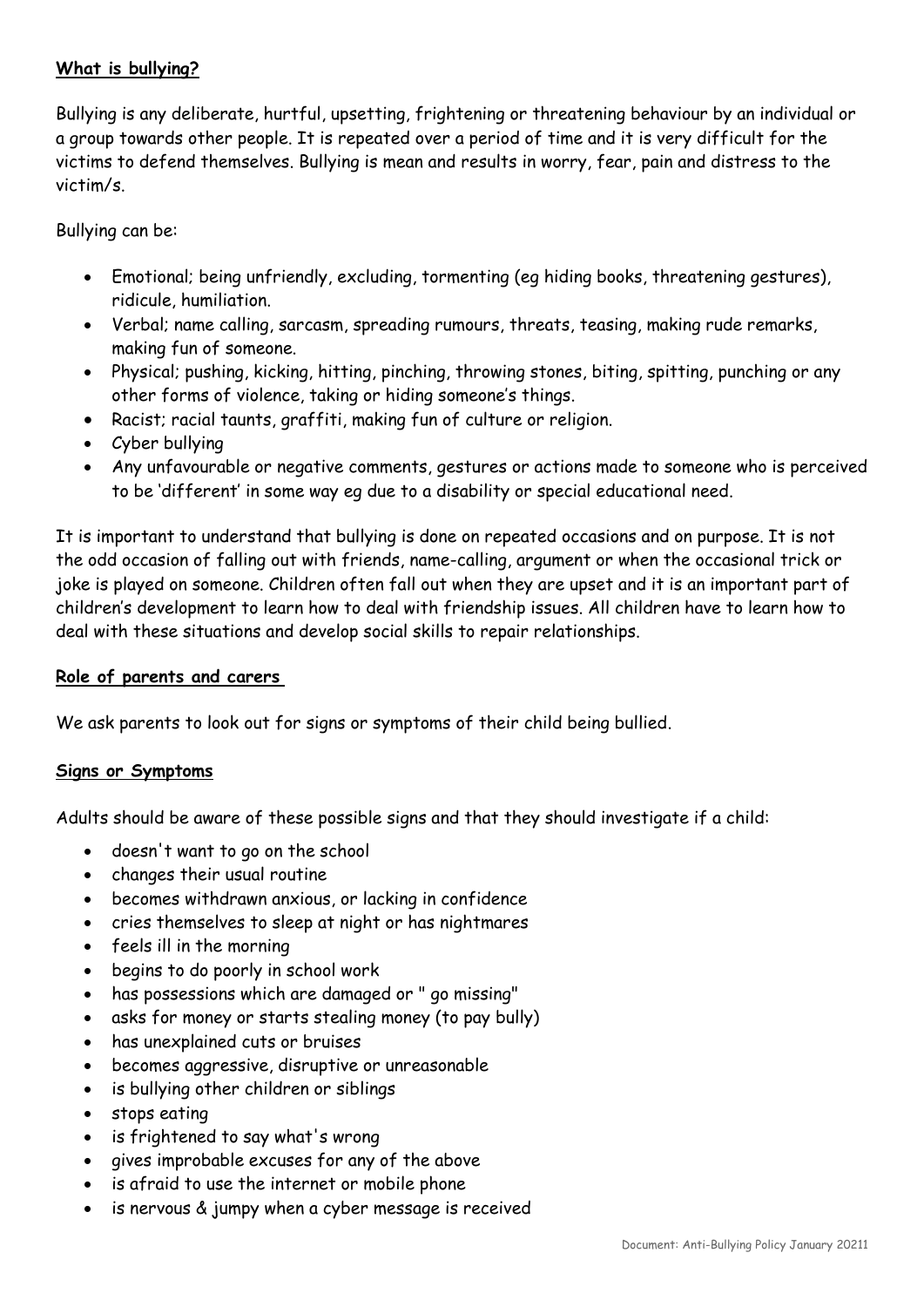These signs and behaviours could indicate other problems, but bullying should be considered a possibility and should be investigated.

At Waterhouses we are proud of our caring and nurturing atmosphere and all staff strive to develop a positive anti-bullying ethos by:

- Promoting equality and nurturing a sense of identity and belonging for all.
- Encouraging achievement and having high expectations of all pupils.
- Celebrating success in its widest sense.
- Promoting positive behaviour.
- Encouraging the active participation of pupils in decision making and school life.
- Working in partnership with parents/carers and the wider community.

When children feel they are important and belong to a friendly, caring and welcoming school, bullying is far less likely to be a part of their behaviour.

## **Curriculum**

Children through class work, circle times, class and school council sessions and during collective worship will be given regular opportunities to reflect on the issues surrounding bullying and will be offered opportunities to develop and practice skills for dealing with any incidents which might occur.

## **Cyber Bullying and online-Safety**

## **Principles**

Becoming good digital citizens, being able to use technology safely and responsibly, looking after yourself and your peers, and participating in life on line, has to be a crucial part of modern education for all.

## **Definition**

Cyber bullying is bullying via electronic means. This could be via a smart phone, computer, laptop, tablet or online gaming platform. It can take place on a range of online or mobile services such as text, email, social networking sites, video-hosting sites, messenger, photo sharing services, chat, webcams, visual learning environments and online games.

#### **Procedures**

- Pupils learn online safety education through the curriculum eg ICT lessons, assemblies.
- All pupils and staff know what cyber bullying is and its potential.
- Parents/carers are made aware via a range of communications that pupils have a responsibility in their use of ICT.
- We will always respond immediately to reports of cyber bullying.
- The positive use of technology is promoted as the key to preventing its misuse.
- Our safeguarding policy, online safety and AUP policies reflect school response to cyber bullying.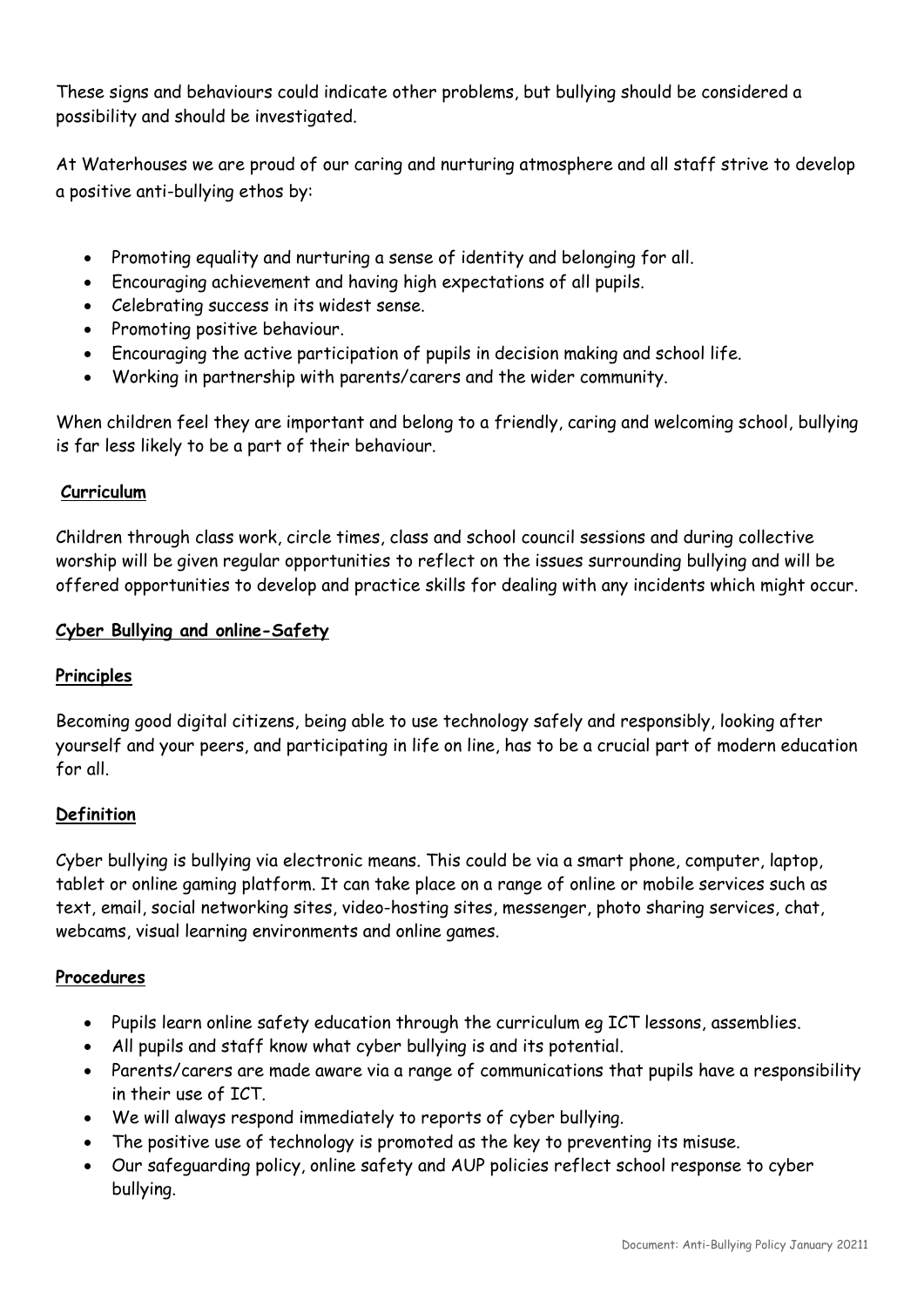#### **Responses to cyber bullying**

- Support the young person
- Reassure they have done the right thing to come forward
- Inform the parents
- Work closely with the person to move ahead
- Advise on next steps- save evidence and don't retaliate
- Help pupils on how to improve on line safety eg how to block people/increase privacy settings
- Investigate the incident
- Work with the person displaying the bullying behaviour
- Be aware of the legal framework of cyber bullying at all times.

## **Encouraging a 'telling' culture**

We recognise how difficult it can be for pupils and parents to take action on bullying, and how bullying thrives on fear and secrecy. The key messages for pupils are:

· If you are being bullied, tell someone. Don't suffer in silence.

· If you see someone being bullied, tell an adult immediately.

· Don't think that it's OK to be a 'by-stander', this can give the impression that you think that bullying is acceptable when it never is.

## **Dealing with Incidents**

Staff treat all reports of bullying very seriously. They will take a calm problem-solving approach when dealing with incidents of bullying behaviour reported by either staff, pupils, parents/guardians. In any incident of bullying, the teacher will speak separately to the pupils involved, in an attempt to get both sides of the story. All interviews will be conducted with sensitivity and with due regard to the rights of all pupils concerned.

We will try to establish:

- Which pupils were involved;
- The nature and the extent of the bullying and where it was taking place;
- The effects on the person(s) being bullied;
- The nature of the relationship between the perpetrator(s) of the bullying and those experiencing it;
- If there were any triggers to the behaviour;
- The support and disciplinary measures required to try to resolve the difficulty.

Our priority is to restore a sense of safety and wellbeing in the person who has experienced the bullying and to encourage better behaviour from those who have perpetrated it. Most incidents will be resolved quickly and with limited intervention, other incidents may be more complex and demand a certain level of skill and expertise. Some incidents of bullying may require support from professionals within the Education Service e.g. Behaviour Support, Educational Psychologists etc. **Sanctions**

When responding to a particular incident we will consider: